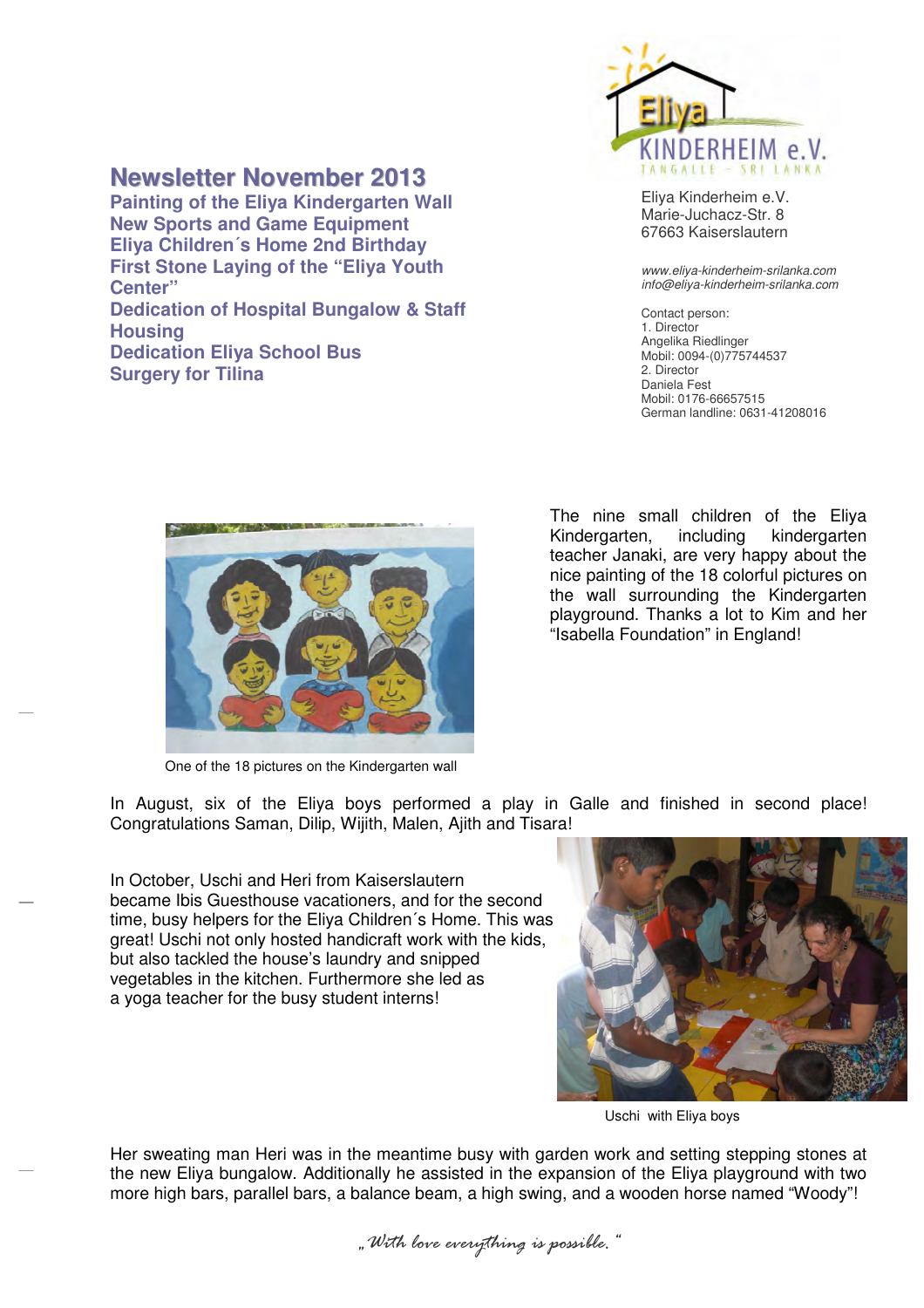

Manju + Kasun on Woody



The big Heri with small Siri

The 1000 Euro donation for the sports and game equipment, as well as the games of skill were compliments of the Bayer Firm, which were procured as a stipend from our energetic student intern Anina from Berlin. Super great!



Elisabeth and Anina when giving active English-lessons outside



New sports equipment

## **On November 19, 2013 the Eliya Children´s Home had its second birthday! Happy Birthday!**

The birthday party with the ceremonial first stone laying of the "Eliya Youth Center,"

the ground floor of which is being financed by Austrian donations (money for the second floor has not yet been obtained), and the dedication of the new yellow Eliya school bus, sponsored by the "Futura-Foundation" in Germany, took place on November 23, 2013. Thank you so very much!



Brand-new Eliya school bus



First stone laying of the foundation for the "Eliya Youth Center"

*"With love everything is possible."*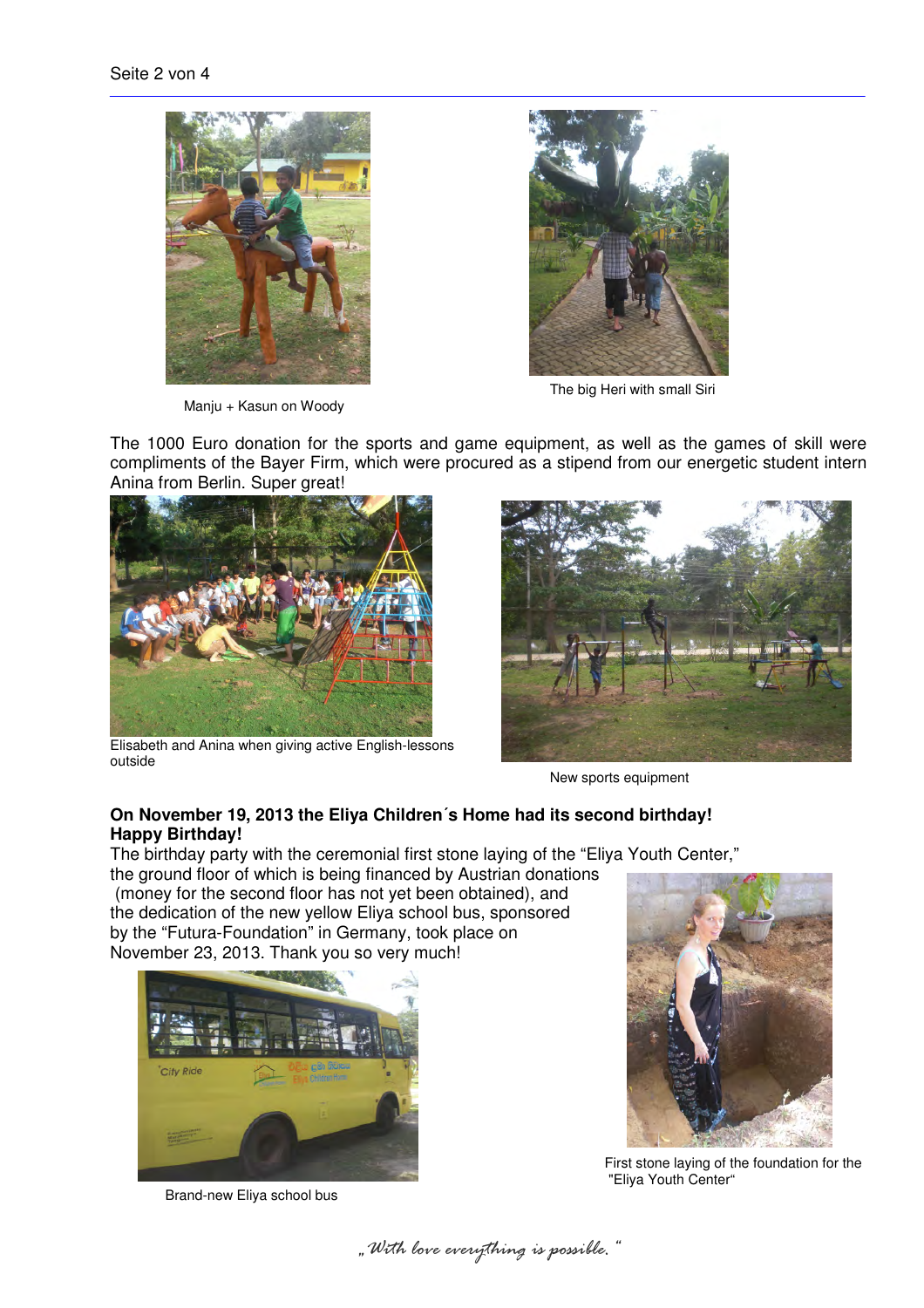About 200 guests were present, most notable were Mr. G. Truemper and his wife from the German embassy, friends from Germany, the team of the Social and Youth Welfare Center from Tangalle and Galle, neighbors, as well as three very prominent local guests provided us with the honor: The foreign minister, G. L Pieris, and the Catastrophe Management Minister, M. Amanawera, as well as the First Adviser of the South Province, A. Rajapaksha!



Mr. Gerhard Trümper from the German embassy presents a donation of 71,810 Rupees (about 425 Euro) to Angelika from the revenues of the German embassy's cake and bake bazaar, which took place at a street festival organized by Mr. Truemper's wife.



Eliya Main Building with visiting children and a drum group (left foreground) at the Eliya Birthday party



Angelika gave the opening speech while Secretary Nalin translated. The honored guests were seated in the front

The dedication of the new "Eliya Bungalow" (hospital ward below and staff room above ) also took place on this special day!



Eliya´s Bungalow on the opening day

Again, we want to send out a very special thank you to the sponsors of the Bungalows: "Children for a Better World," the "Globus Foundation" of Germany, as well as to the ABS computer firm in England, and Mr. John Lees, who was also present!

The invited children from the village, the Children´s Home Still Waters, and the Canadian Children´s Home, received little stuffed elephants and sweets as surprise gifts.

*"With love everything is possible."*